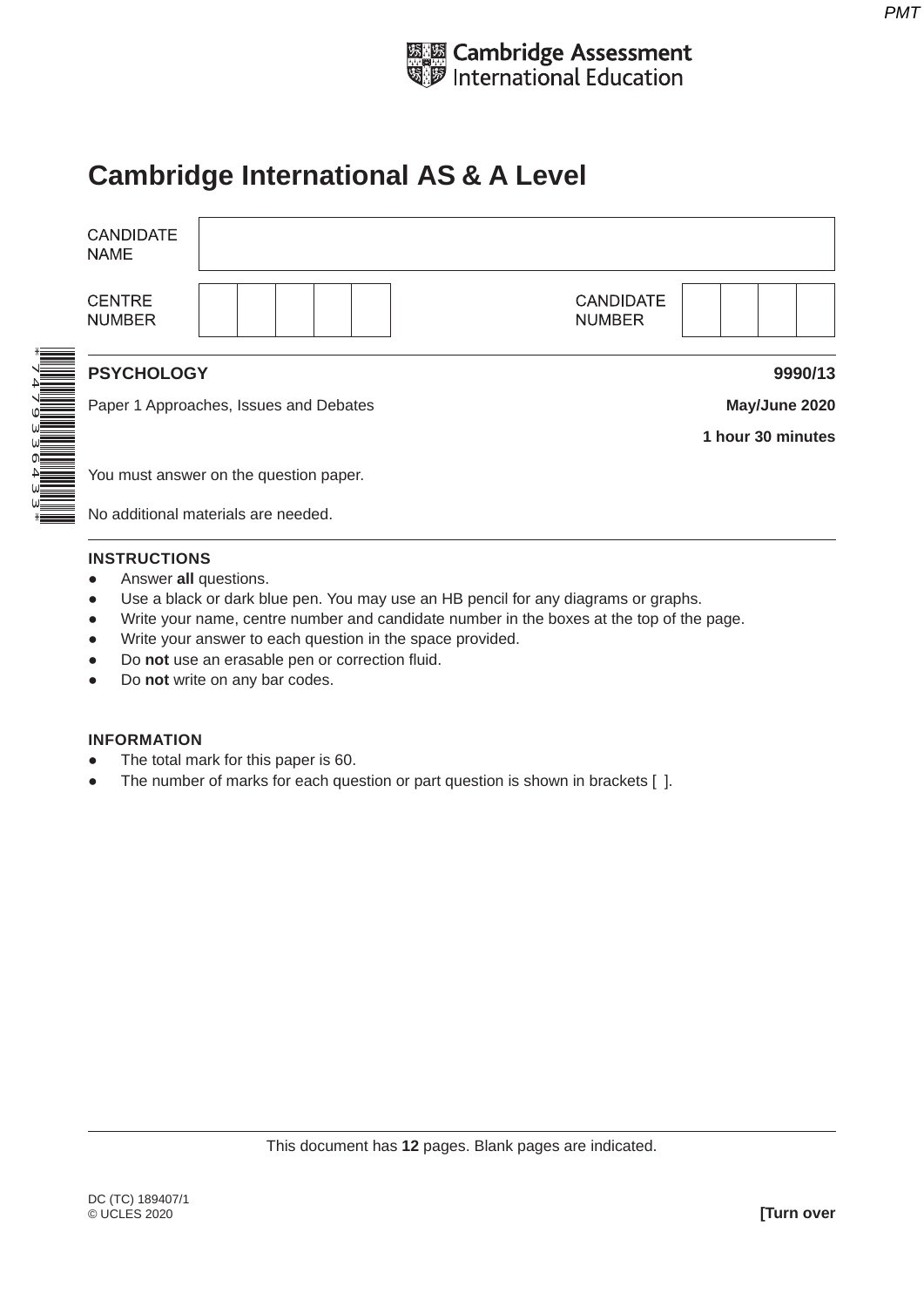## Answer all questions.

- $\overline{1}$ From the study by Canli et al. (brain scans and emotions):
	- (a) Identify the sampling technique used in this study.

(b) Outline the scale that was used by participants to indicate their emotional arousal to each picture.

(c) Describe what happened to a participant during the 'recognition test' in this study.

- $\overline{2}$ From the study by Pepperberg that used a parrot as the participant:
	- (a) Outline one psychological concept that was investigated in this study.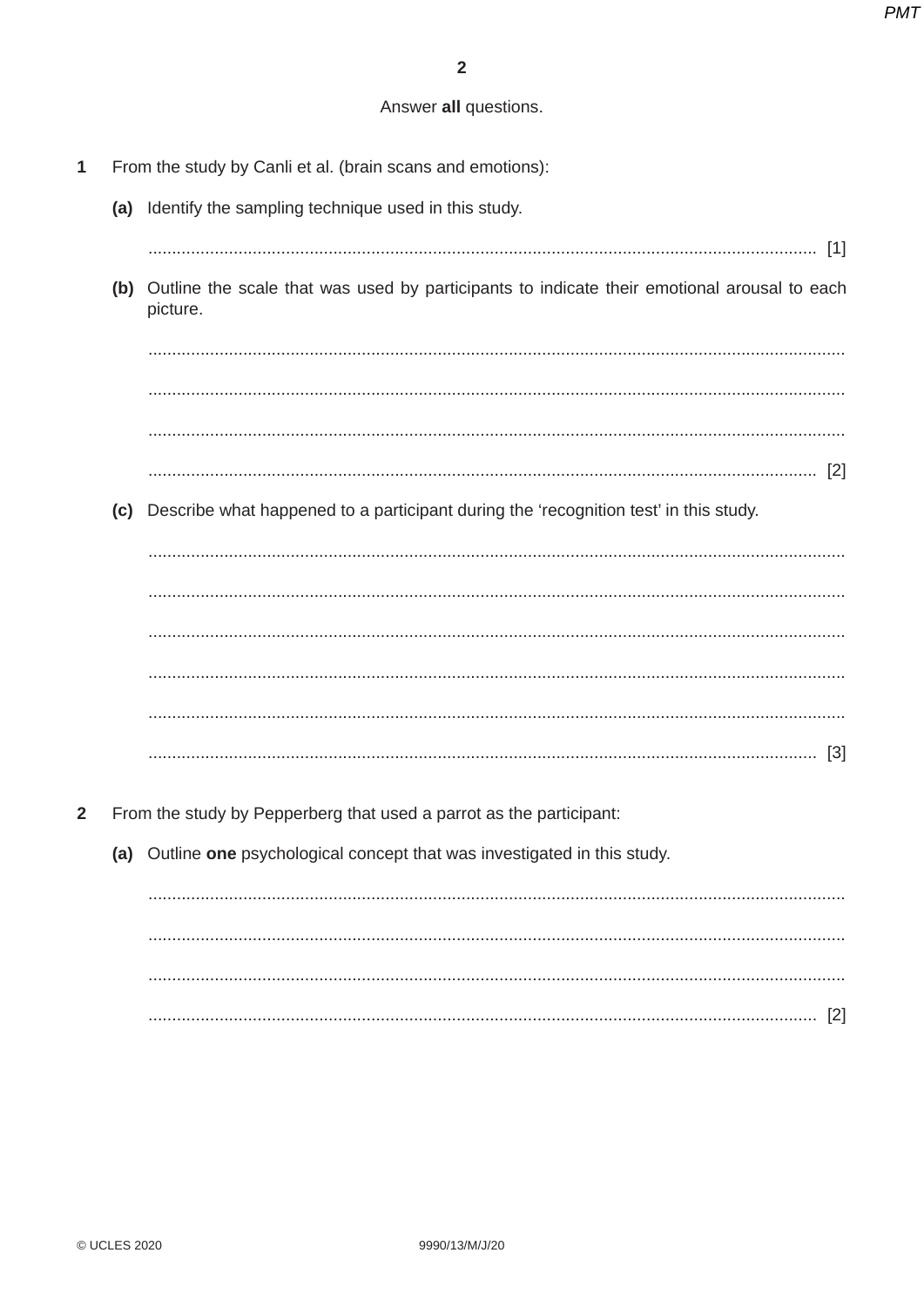|     | (b) Outline one result for first-trial-only performance from this study. You must use data in your<br>answer. |       |
|-----|---------------------------------------------------------------------------------------------------------------|-------|
|     |                                                                                                               |       |
|     |                                                                                                               |       |
|     |                                                                                                               |       |
|     |                                                                                                               |       |
|     | From the study by Baron-Cohen et al. (eyes test):                                                             |       |
|     | (a) Outline one result from this study. Refer only to results from the eyes test in your answer.              |       |
|     |                                                                                                               |       |
|     |                                                                                                               |       |
|     |                                                                                                               |       |
|     |                                                                                                               | [2]   |
| (b) | Outline one methodological strength of this study.                                                            |       |
|     |                                                                                                               |       |
|     |                                                                                                               |       |
|     |                                                                                                               |       |
|     |                                                                                                               | $[2]$ |
|     | (c) Outline one ethical weakness of this study.                                                               |       |
|     |                                                                                                               |       |
|     |                                                                                                               |       |
|     |                                                                                                               |       |
|     |                                                                                                               | $[2]$ |

 $\overline{3}$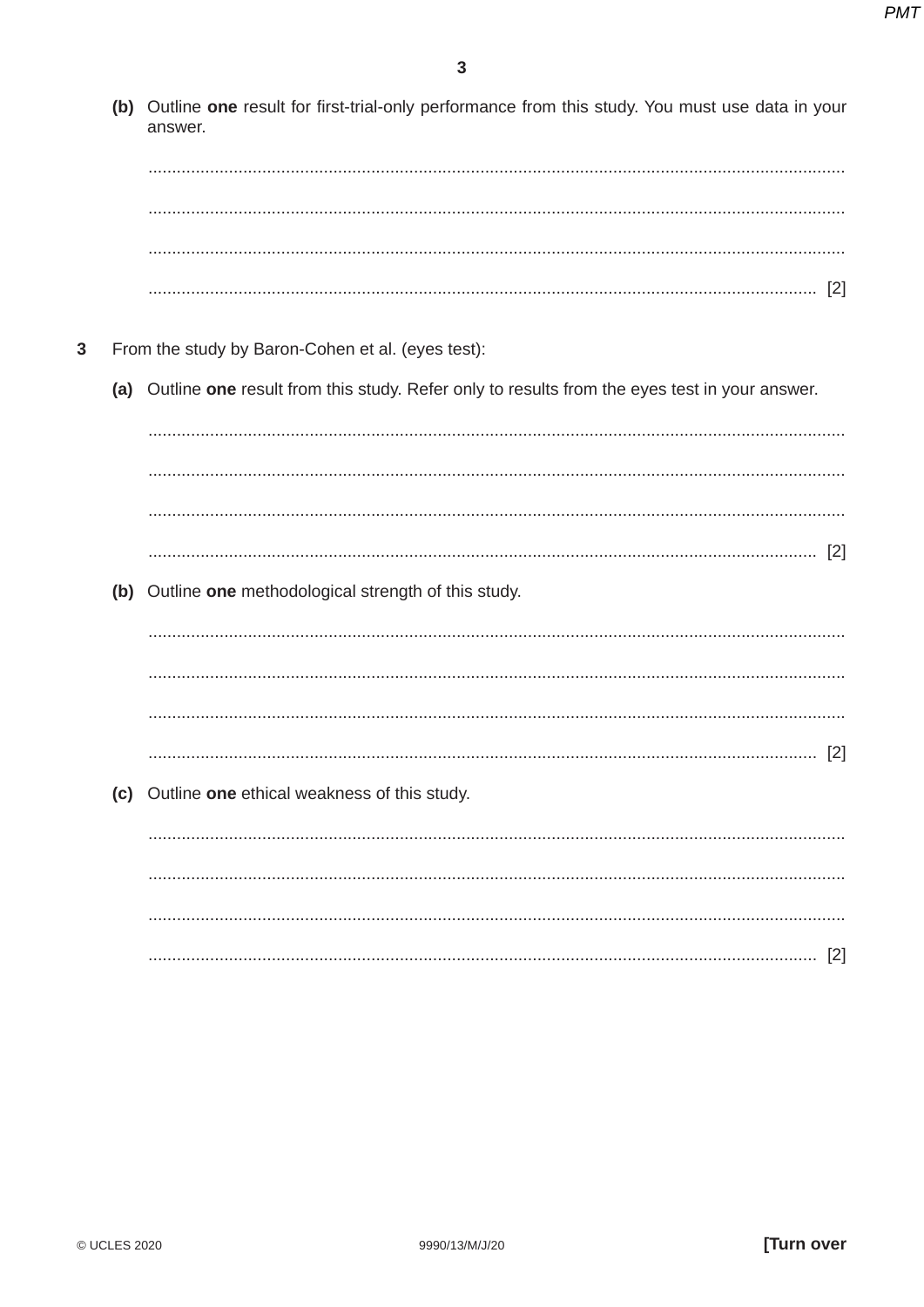- $\overline{\mathbf{A}}$ In the study by Saavedra and Silverman (button phobia), the boy with the phobia went through a 'behavioural exposures' procedure as part of his treatment.
	- (a) Describe the 'behavioural exposures' procedure as used in this study.

(b) Outline the posttreatment follow-up assessment session.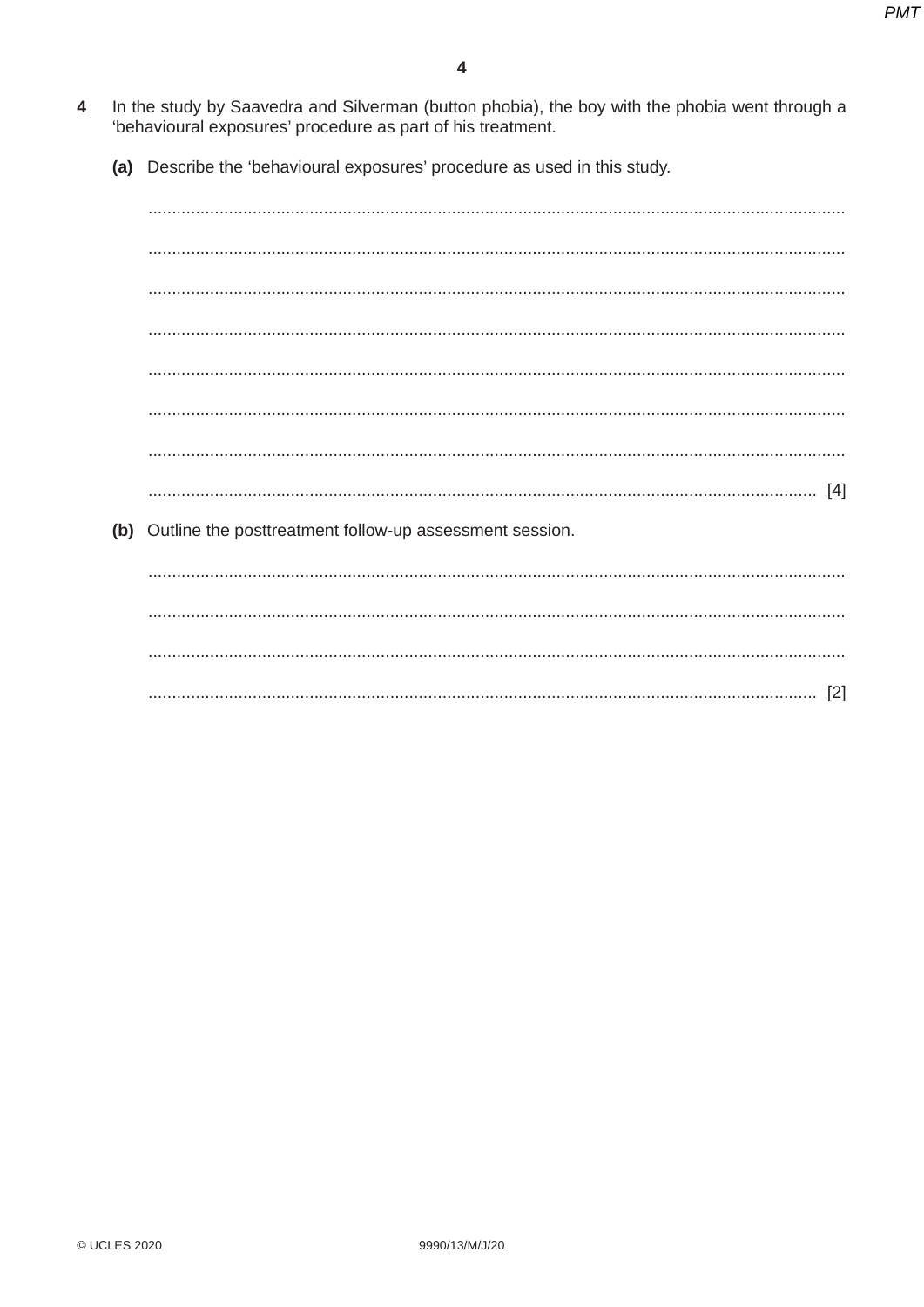## $\overline{\mathbf{5}}$

## **BLANK PAGE**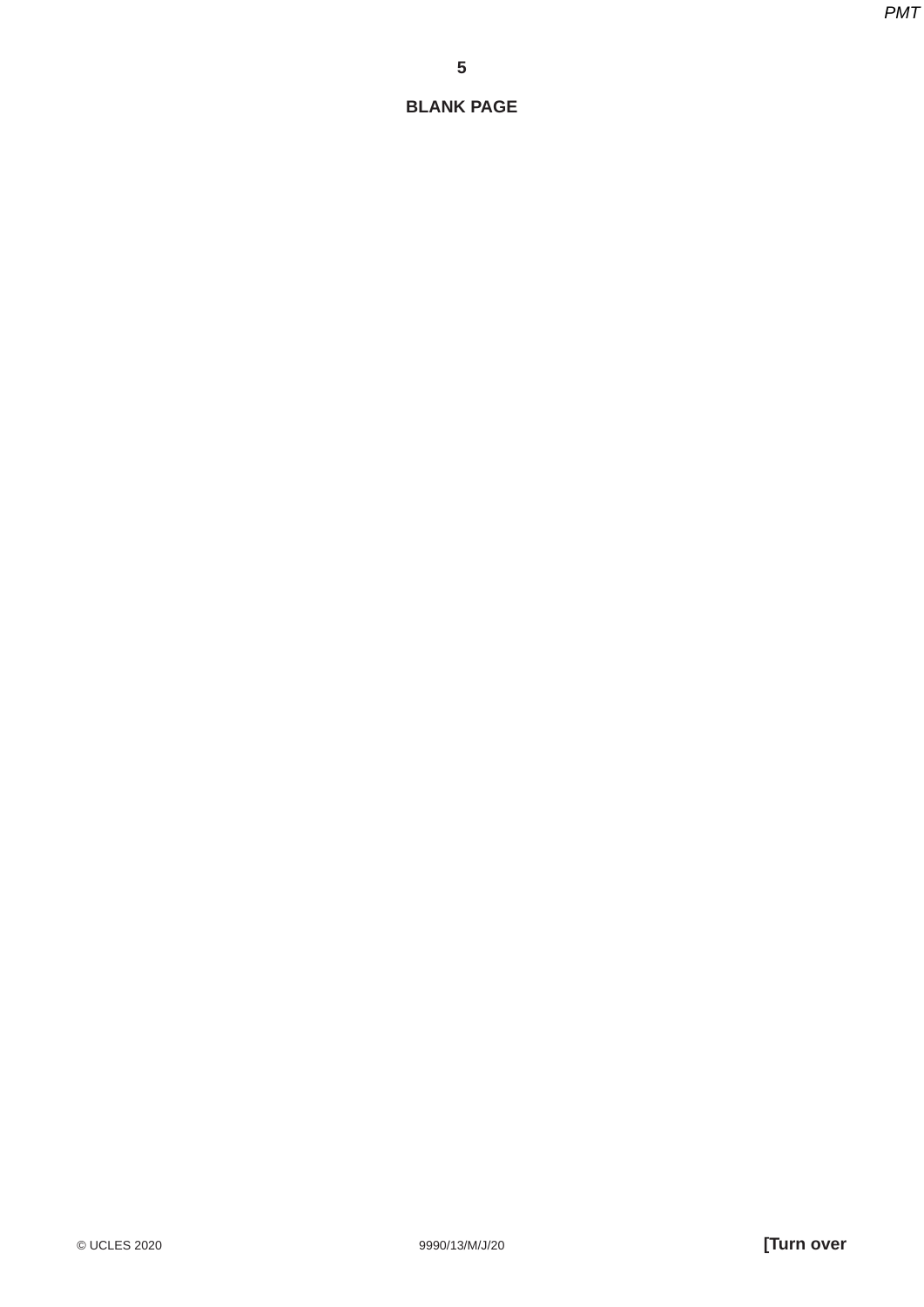5 Maria wants to replicate the Epinephrine Ignorant (Epi Ign) condition from the study by Schachter and Singer (two factors in emotion) and needs your help. You must produce clear instructions for Maria, from when the participant arrives until they are given the injection.

Suggest instructions that Maria could use to replicate this part of the study.

- 6 From the study by Piliavin et al. (subway Samaritans):
	- (a) Identify two characteristics of the sample used in this study.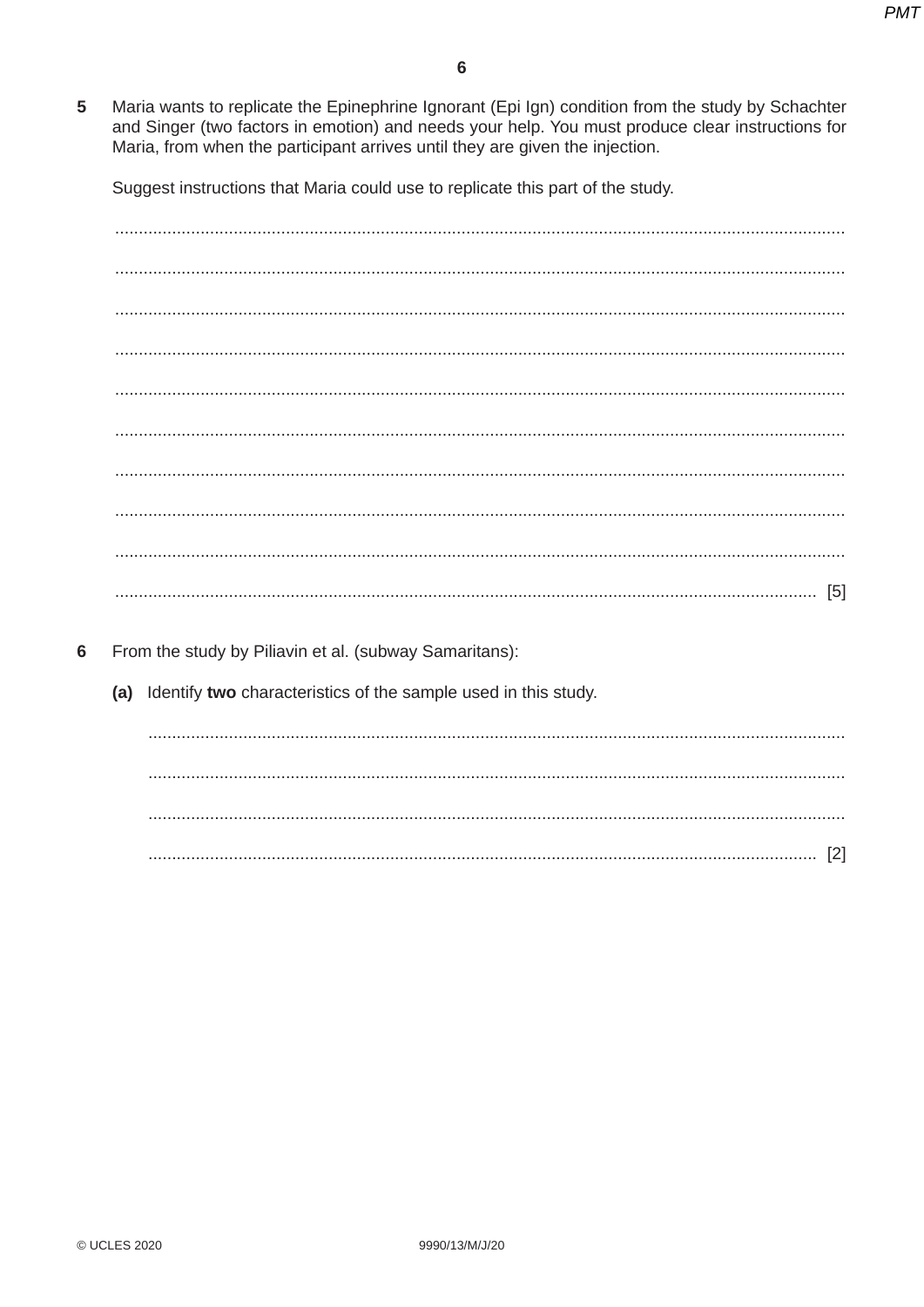|                |     | (b) Describe how the sample was obtained for this study.       |
|----------------|-----|----------------------------------------------------------------|
|                |     |                                                                |
|                |     |                                                                |
|                |     |                                                                |
|                |     |                                                                |
|                | (c) | Outline one conclusion from this study.                        |
|                |     |                                                                |
|                |     |                                                                |
|                |     | [2]                                                            |
| $\overline{7}$ |     | From the study by Dement and Kleitman (sleep and dreams):      |
|                |     | (a) Outline one aim of this study.                             |
|                |     |                                                                |
|                |     |                                                                |
|                |     | $[2]$<br>(b) Suggest one real-world application of this study. |
|                |     |                                                                |
|                |     | $[2]$                                                          |
|                |     |                                                                |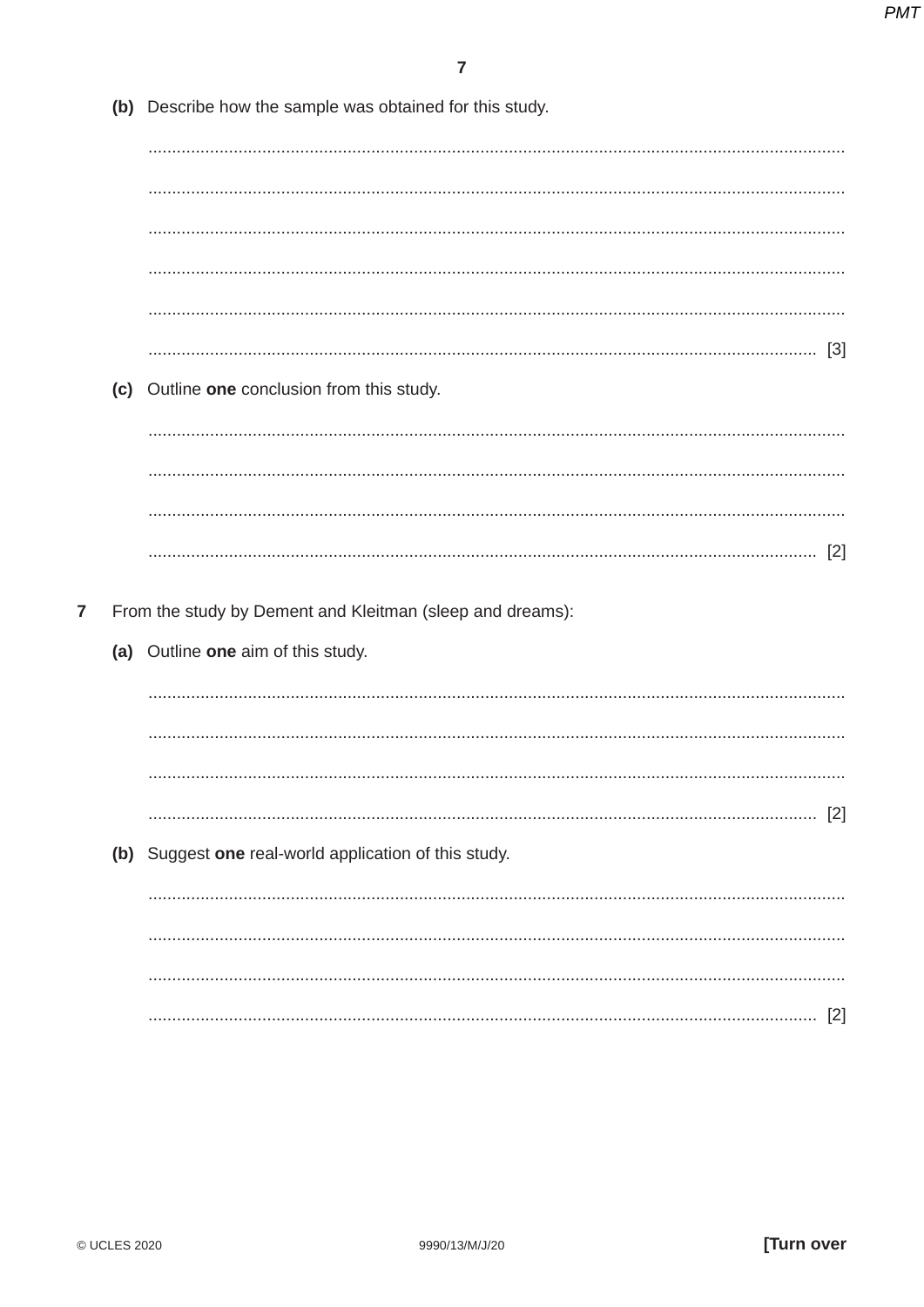- 8 The study by Bandura et al. (aggression) is from the learning approach.
	- (a) Outline two assumptions of the learning approach, using any example for each.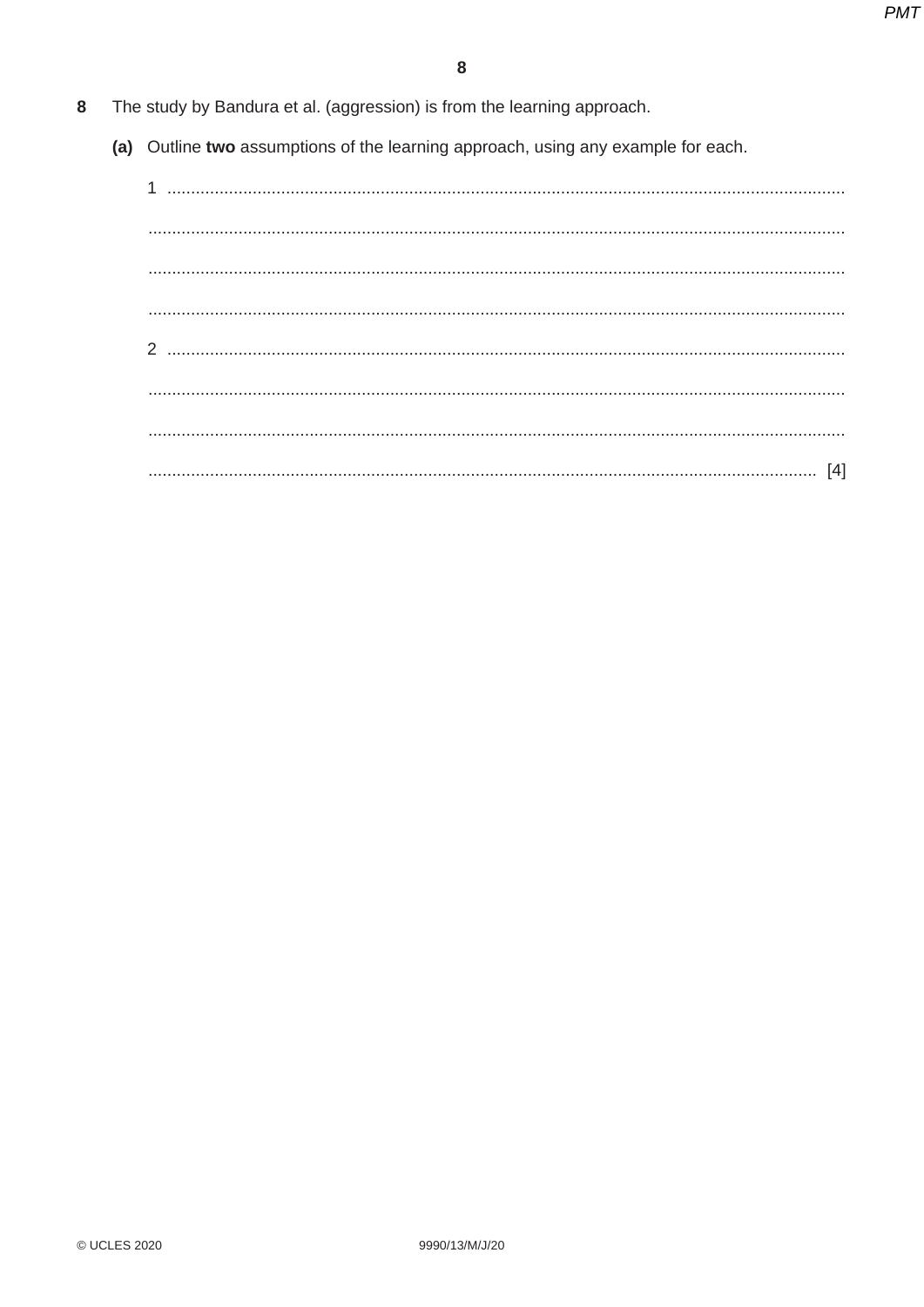(b) Explain how one result from the study by Bandura et al. supports the nature side of the nature-nurture debate and how one result supports the nurture side of the nature-nurture debate.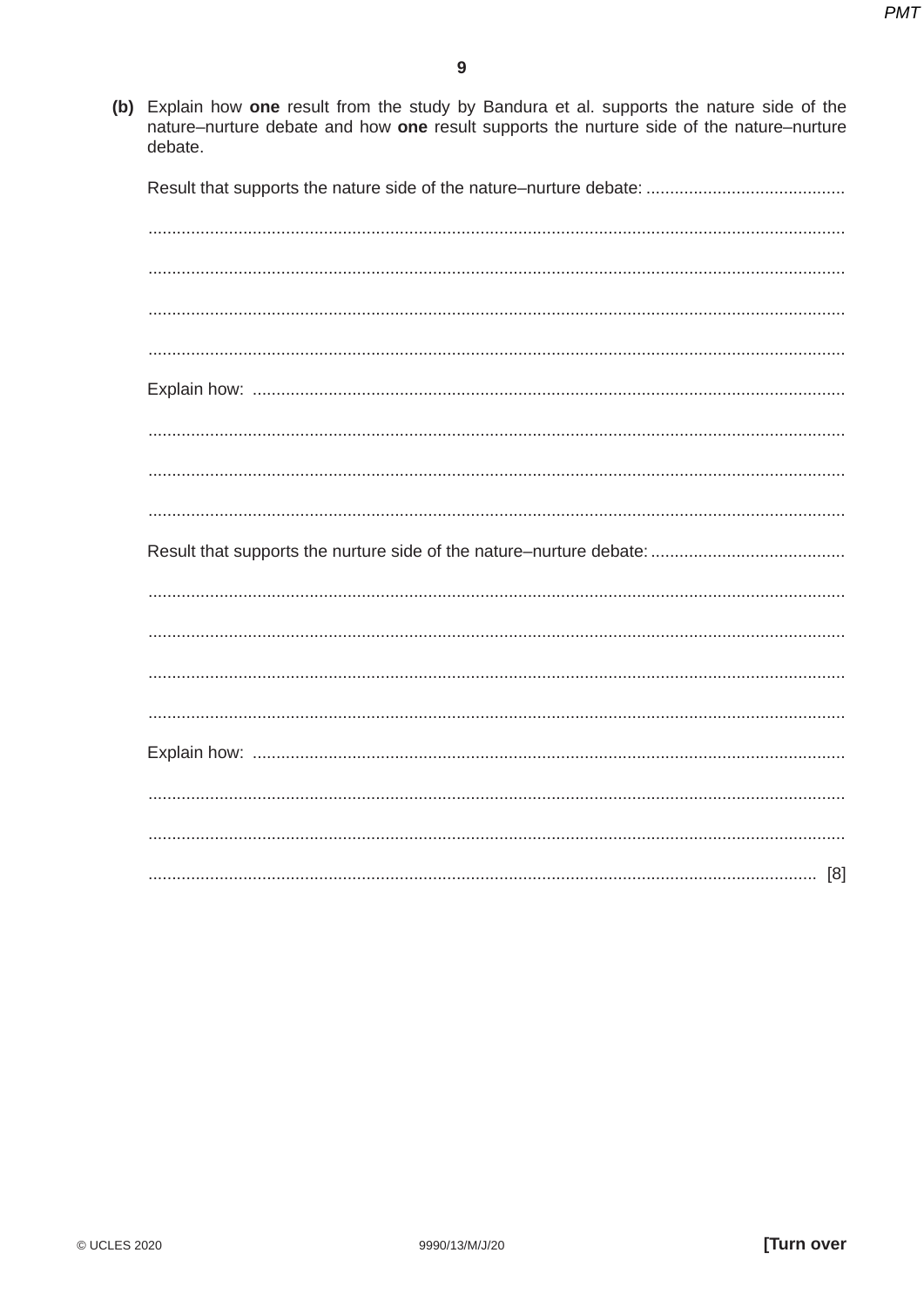9 Evaluate the study by Laney et al. (false memory) in terms of two strengths and two weaknesses. At least one of your evaluation points must be about generalisations.

9990/13/M/J/20